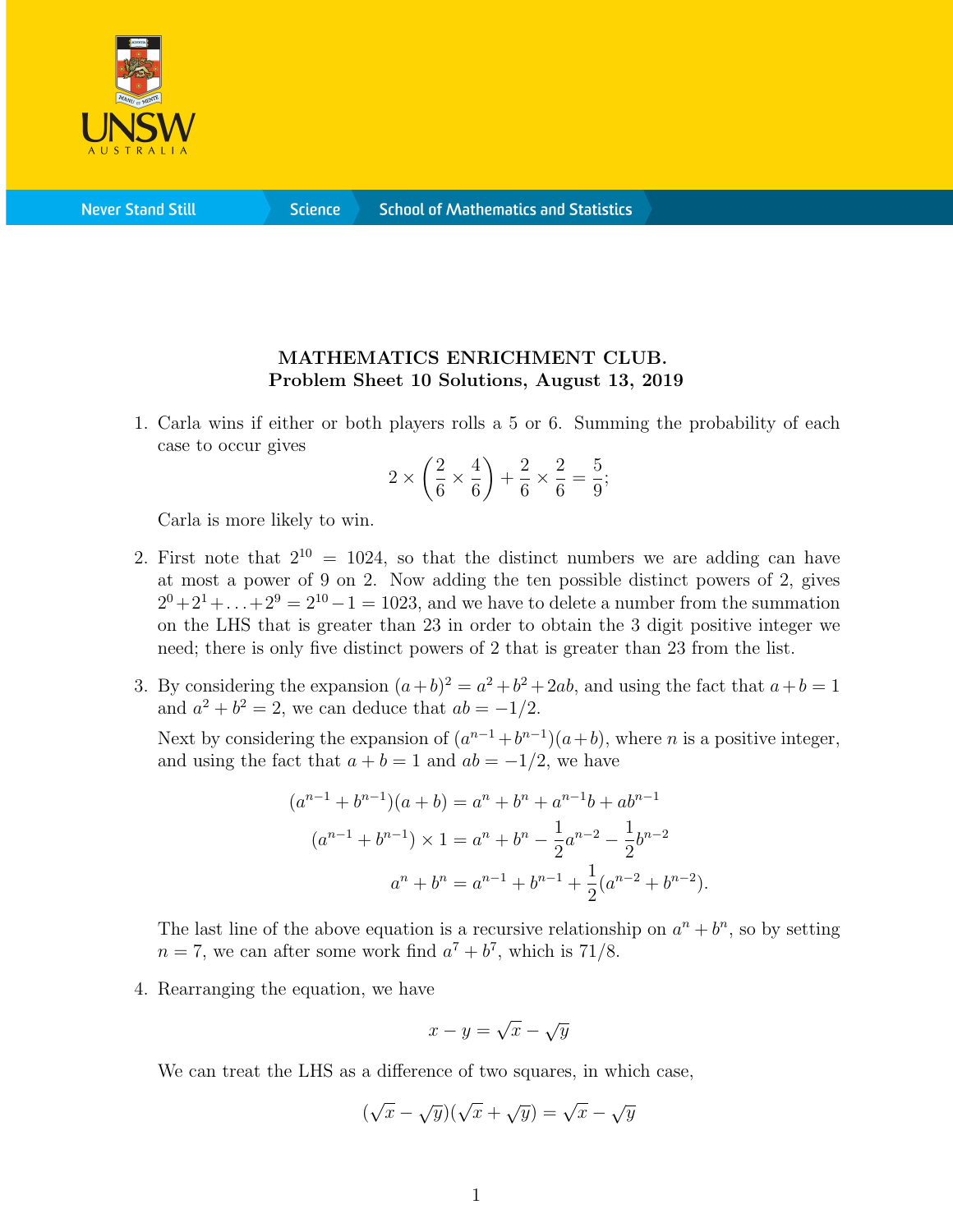Now  $x \neq y$ , so we can cancel the common factor of  $\sqrt{x} - \sqrt{y}$  to obtain

$$
\sqrt{x} + \sqrt{y} = 1.
$$

Squaring both sides and rearranging, we have

$$
x + 2\sqrt{xy} + y = 1
$$

$$
x + y = 1 - 2\sqrt{xy}
$$

Now the LHS is what we are trying to maximise. If we look at the RHS, we can see that this is maximised if either x or y is zero and the other number must then be one. So the maximum value is one.

5. Let  $\angle BAC = \alpha$  and  $\angle ABC = \beta$ .



- (a) Since F and E are the feet of two altitudes,  $\angle AFB = \angle BEA = 90^\circ$ . Thus  $AFEB$ is a cyclic quadrilateral, of which ∠EFC is an exterior angle. Hence ∠EFC =  $\angle ABC = \beta$ . In a similar fashion, it can be shown that  $\angle CEF = \angle BAC = \alpha$ . Thus  $\triangle EFC$  is similar to  $\triangle ABC$  (equiangular).
- (b) By a similar argument to that in part (a), we can show that  $\angle EFC = \angle DFA = \beta$ , which implies that  $\angle BFE = \angle BFD = 90^{\circ} - \beta$ . Thus BF is the bisector of  $\angle DFE$ . Moreover, if we consider a different pair of altitudes, we can show that  $CD$  bisects  $\angle FDE$  and  $AE$  bisects  $\angle DEF$ .